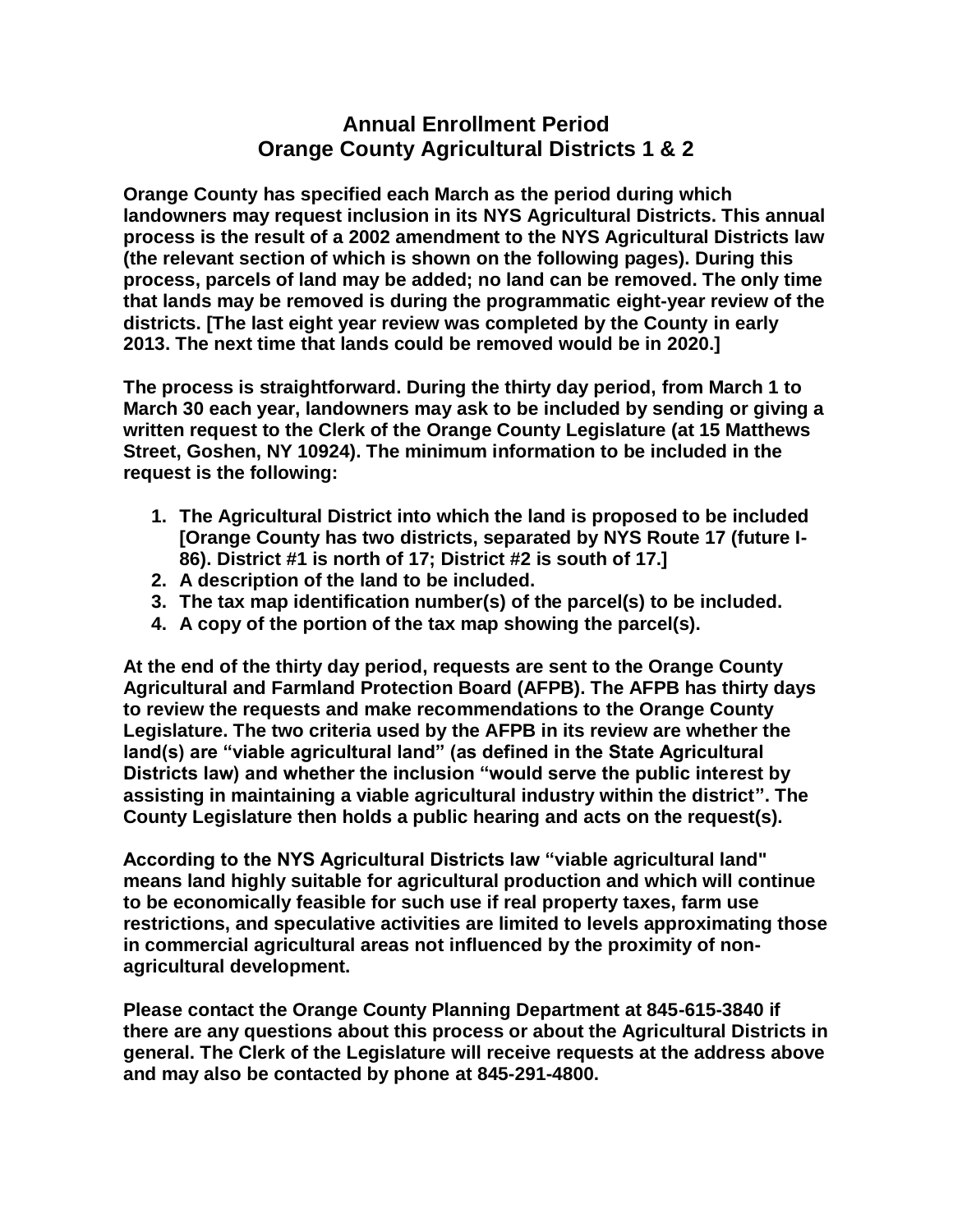**Excerpt from NYS Agricultural District Law regarding annual enrollment period (Article 25-AA of the NYS Agriculture and Markets Law):**

## **303-b. Agricultural districts; inclusion of viable agricultural land**

1. The legislative body of any county containing a certified agricultural district shall designate an annual thirty-day period within which a land owner may submit to such body a request for inclusion of land which is predominantly viable agricultural land within a certified agricultural district prior to the county established review period. Such request shall identify the agricultural district into which the land is proposed to be included, describe such land, and include the tax map identification number and relevant portion of the tax map for each parcel of land to be included.

2. Upon the termination of such thirty-day period, if any requests are submitted, the county legislative body shall:

a. refer such request or requests to the county agricultural and farmland protection board, which shall, within thirty days report to the county legislative body its recommendations as to whether the land to be included in the agricultural district consists predominantly of "viable agricultural land" as defined in subdivision seven of section three hundred one of this article and the inclusion of such land would serve the public interest by assisting in maintaining a viable agricultural industry within the district; and

b. publish a notice of public hearing in accordance with subdivision three of this section.

3. The county legislative body shall hold a public hearing upon giving notice in the following manner:

a. The notice of public hearing shall contain a statement that one or more requests for inclusion of predominantly viable agricultural land within a certified agricultural district have been filed with the county legislative body pursuant to this section; identify the land, generally, proposed to be included; indicate the time, date and place of the public hearing, which shall occur after receipt of the report of the county agricultural and farmland protection board; and include a statement that the hearing shall be held to consider the request or requests and recommendations of the county agricultural and farmland protection board.

b. The notice shall be published in a newspaper having a general circulation within the county and shall be given in writing directly to those municipalities whose territory encompasses the lands which are proposed to be included in an agricultural district and to the commissioner.